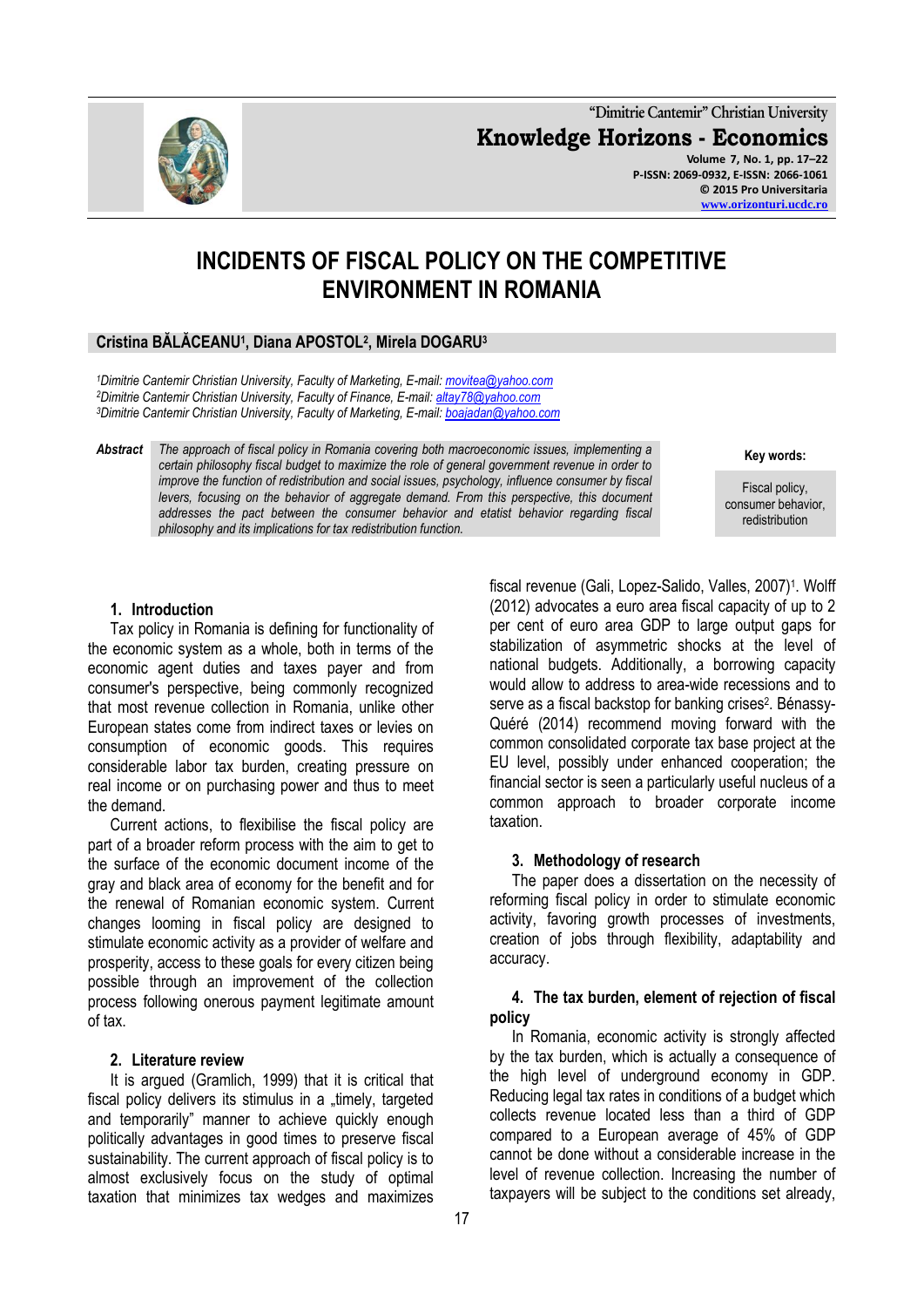namely when public benefits obtained from the process of taxation expense will exceed actual taxation in terms of economic utility.

Taxation of labor is an operation which results in the generation of revenue by the state in order to support social assistance through income redistribution phenomenon in society. Obviously, the revenues are obtained from both production factor labor exploitation and from combining it with capital production inputs, nature or production neo-factors in economic activity, which requires a deposit of state revenues from direct taxation - if economic activity is onerous, lawful and esoteric in relation to indirect taxation. Taxation involves "identifying" an algorithm through which taxpayer's satisfaction to exceed the tax burden by reference to the utility of public goods, the result of the collection of revenues. Otherwise, the tax is evaded, rejected, with ripple effects on the whole society, from failure of the process of social assistance , up to reduction of investment flows, with direct consequences on employment levels and supporting purchasing power.

From the point of view of the taxpayer employee is a considerable burden on labor, even if the flat is small at European standards (single rate of 16% is the third lowest level of taxation in Europe, after Bulgaria with 10% and Lithuania with 15%), low taxes on labor is actually very high in Romania: the rate of VAT is one of the largest in Europe (third highest after Hungary with 27%, Sweden and Denmark with 25% ), while the share of social security contributions is the 8th largest in Europe. Thus, we consider that it is essential to reduce taxation on labor, while the contribution of labor to potential GDP should grow significantly in the following years to accelerate the process of real convergence of the economy.

Romania is based on indirect taxation, therefore consumption tax revenues are higher than the European average. The implicit tax rate (defined as the ratio of actual revenues collected for a specific type of tax and the corresponding tax basis macro) stood at 20.9% in 2012, up 1.1 percentage deck above the European average. The proportion of labor taxes in GDP is 11.3%. Between 2000 and 2011 it decreased by 2 percentage points, but then, in 2012, it increased by 0.1 points. The default rate of taxation on labor was 30.4% in 2012, below the European average of 36.1%.

The need to stimulate labor, both as economic value, creating economic competitive goods and also

as a basis for increasing the tax base, requires investment in training, deepening specialization in line with requirements of the businesses in order to increase economic competitiveness of goods produced, as argument for income generation in society.

The financial crisis has impacted the economies for reaching the target in various ways. First, the financial crisis obliged many governments to introduce tough fiscal consolidation measures, prioritizing other issues over R&D, technology, educational or medical system. In 2012 the share of public know-how expenditure in total government spending was lower than in 2007 for half of the EU member states<sup>3</sup>. The necessity to balance expenditure on innovation against expenditure on other policies, is very important to improve or consolidate the standard of life, the quality of growth.

Second, the drop in economic activity put even more emphasis on the need to find new sources of growth. Innovation is such a source - and one which is underutilized in Europe: recent evidence suggests that European firms have significantly lower rates of return in R&D than American firms (Cincera and Veugelers, 2014).

 Thus, the structure of taxation in Romania has certain peculiarities, as follows:

- Prevalence of revenue from indirect taxes (in 2012 represented 47.2% of tax revenues, compared to 34.5% in Europe) than in receipts from social security contributions (in 2012 represented 31.2% versus 32.4% in the EU) and direct tax receipts (in 2012 represented 21.6% versus 33.4% in the EU)
- Asymmetry in the distribution of proceeds from the central budget and local budgets, with negative repercussions in the economic support of local projects necessary for regional functionality and development (63.5% of revenues collected are for the central budget, compared to only 3.6% of revenues collected are for local budgets);
- Maintain parity with the EU average in terms of allocation of budget revenues to funds for social assistance: 32.2% of tax revenues, while the European average is 32.0%.
- Moderate upgrading compared to the average European social fund revenue ratio: 9.1% versus 12.6% in the EU.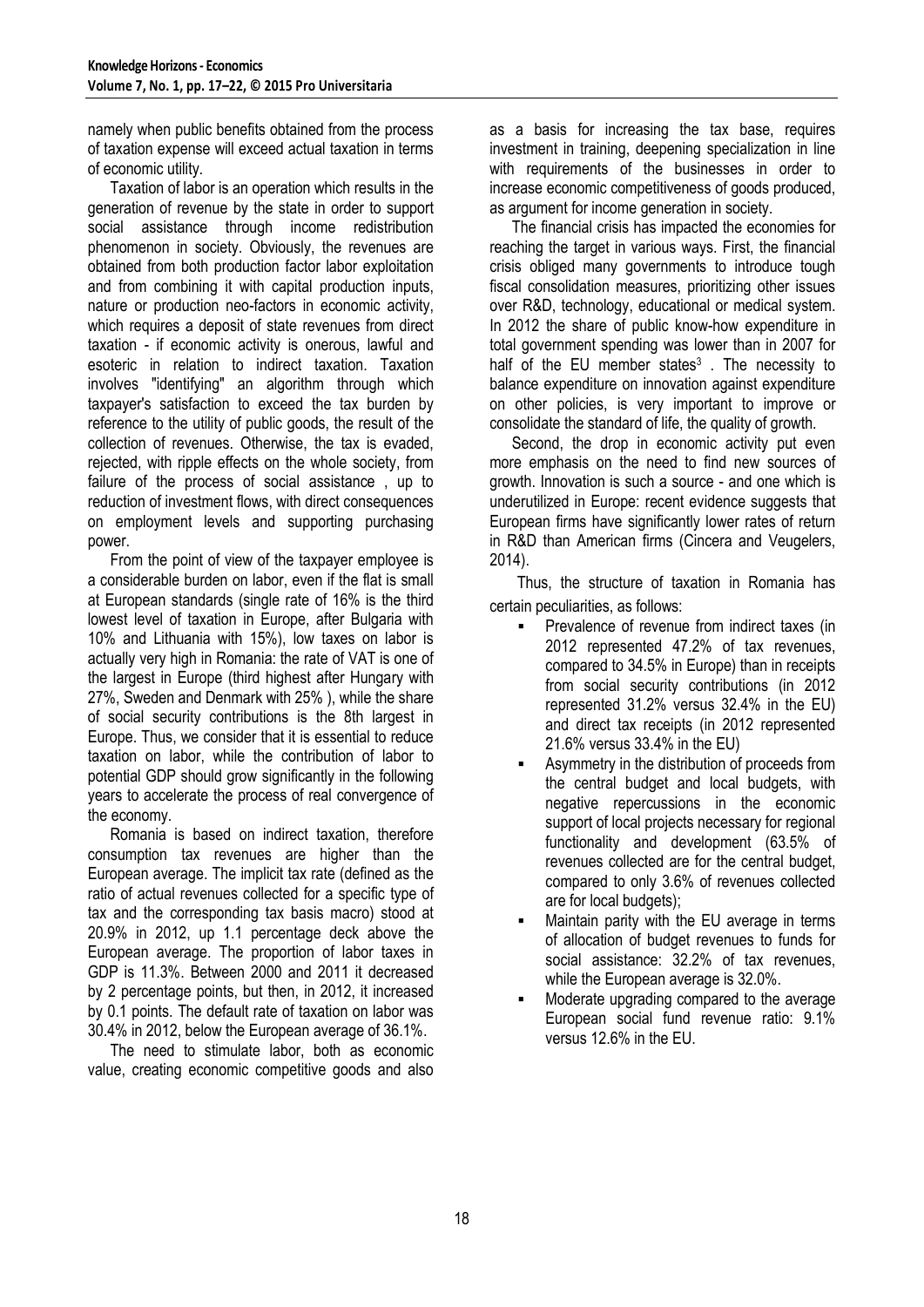| Romania                                                |      |      |                |                            |      |      |                     |      | 2000 2001 2002 2003 2004 2005 2006 2007 2008 2009 2010 2011 2012 |                      |        |                      |      | 2012        |                          |
|--------------------------------------------------------|------|------|----------------|----------------------------|------|------|---------------------|------|------------------------------------------------------------------|----------------------|--------|----------------------|------|-------------|--------------------------|
| A. Structure of revenues                               |      |      |                |                            |      |      | % of GDP            |      |                                                                  |                      |        |                      |      | Ranking (1) | $\epsilon$ <sub>bn</sub> |
| Indirect taxes                                         | 12.2 | 11.3 | 11.6           | 12.3                       | 11.7 | 12.9 | 12.8                | 12.6 | 12.0                                                             | 11.0                 | 12.1   | 13.2                 | 13.4 | 16          | 17.6                     |
| VAT                                                    | 6.5  | 6.2  | 7.1            | 7.2                        | 6.7  | 8.1  | 7.9                 | 8.1  | 79                                                               | 6.6                  | 7.6    | 8.7                  | 8.5  | 9           | 11.2                     |
| Excise duties and consumption taxes                    | 3.0  | 2.8  | 2.6            | 3.5                        | 3.6  | 3.3  | 3.2                 | 3.0  | 2.7                                                              | 3.2                  | 3.3    | 3.5                  | 3.5  | 10          | 4.6                      |
| Other taxes on products<br>(incl. import duties)       | 2.2  | 1.6  | 1.3            | 1.0                        | 1.0  | 1.0  | 1.2                 | 0.7  | 0.6                                                              | 0.4                  | 0.4    | 0.4                  | 0.7  | 18          | 1.0                      |
| Other taxes on production                              | 0.5  | 0.6  | 0.6            | 0.6                        | 0.5  | 0.5  | 0.6                 | 0.8  | 0.8                                                              | 0.7                  | 0.7    | 0.6                  | 0.6  | 23          | 0.8                      |
| Direct taxes                                           | 7.0  | 6.4  | 5.8            | 6.0                        | 6.4  | 5.3  | 6.0                 | 6.7  | 6.7                                                              | 6.5                  | 6.1    | 6.2                  | 6.1  | 25          | 8.0                      |
| Personal income                                        | 3.5  | 3.3  | 2.7            | 2.8                        | 29   | 2.3  | 2.8                 | 3.3  | 3.4                                                              | 3.5                  | 3.3    | 3.3                  | 3.5  | 26          | 4.6                      |
| Corporate income                                       | 3.0  | 25   | 26             | 2.8                        | 3.2  | 2.7  | 2.8                 | 3.1  | 3.0                                                              | 2.7                  | 2.3    | 2.4                  | 2.2  | 17          | 2.9                      |
| Other                                                  | 0.6  | 0.5  | 0.4            | 0.3                        | 0.3  | 0.3  | 0.3                 | 0.4  | 0.3                                                              | 0.4                  | 0.5    | 0.5                  | 0.5  | 21          | 0.6                      |
| Social contributions                                   | 11.1 | 10.9 | 10.7           | 9.4                        | 9.1  | 9.6  | 9.7                 | 9.7  | 9.3                                                              | 9.4                  | 8.6    | 9.0                  | 8.8  | 21          | 11.6                     |
| Employers                                              | 8.1  | 7.1  | 6.5            | 6.2                        | 5.9  | 6.4  | 6.3                 | 6.2  | 6.0                                                              | 5.9                  | 5.5    | 5.7                  | 5.7  | 18          | 7.5                      |
| Employees                                              | 3.0  | 3.8  | 4.2            | 3.1                        | 3.0  | 3.0  | 3.3                 | 3.3  | 3.2                                                              | 3.3                  | 2.9    | 2.9                  | 2.9  | 16          | 3.8                      |
| Self- and non-employed                                 | 0.0  | 0.0  | 0.1            | 0.2                        | 0.2  | 0.2  | 0.1                 | 0.2  | 0.1                                                              | 0.2                  | 0.2    | 0.4                  | 0.3  | 21          | 0.4                      |
| Less: amounts assessed<br>but unlikely to be collected | n.a. | n.a. | n.a.           | n.a.                       | n.a. | n.a. | n.a.                | n.a. | n.a.                                                             | n.a.                 | n.a.   | n.a.                 | n.a. |             |                          |
| Total                                                  | 30.2 | 28.6 | 28.1           | 27.7                       | 27.2 | 27.8 | 28.5                | 29.0 | 28.0                                                             | 26.9                 | 26.8   | 28.4                 | 28.3 | 25          | 37.3                     |
| <b>B.Structure by level of government</b>              |      |      |                |                            |      |      | % of total taxation |      |                                                                  |                      |        |                      |      |             |                          |
| Central government                                     | 59.5 | 59.7 | 60.1           | 62.8                       | 63.4 | 63.0 | 63.0                | 62.2 | 62.9                                                             | 61.1                 | 63.5   | 64.0                 | 63.5 | 12          | 23.7                     |
| State government (2)                                   | n.a. | n.a. | n.a.           | n.a.                       | n.a. | n.a. | n.a.                | n.a. | n.a.                                                             | n.a.                 | n.a.   | n.a.                 | n.a. | n.a.        | n.a.                     |
| Local government                                       | 3.9  | 3.8  | 3.1            | 3.5                        | 3.4  | 3.1  | 3.4                 | 4.0  | 3.2                                                              | 3.5                  | 4.0    | 3.8                  | 3.6  | 23          | 1.3                      |
| Social security funds                                  | 36.6 | 36.5 | 36.8           | 33.7                       | 33.2 | 33.9 | 33.6                | 33.0 | 32.9                                                             | 34.5                 | 31.9   | 31.5                 | 32.2 | 11          | 12.0                     |
| EU institutions                                        | n.a. | n.a. | n.a.           | n.a.                       | n.a. | n.a. | n.a.                | 0.9  | 0.9                                                              | 0.8                  | 0.7    | 0.7                  | 0.7  | n.a.        | n.a.                     |
| C. Structure by economic function                      |      |      |                |                            |      |      | % of GDP            |      |                                                                  |                      |        |                      |      |             |                          |
| Consumption                                            | 11.5 | 10.6 | 10.9           | 11.5                       | 11.1 | 12.3 | 12.1                | 11.8 | 11.2                                                             | 10.3                 | 11.3   | 12.6                 | 12.8 | 10          | 16.8                     |
| Labour                                                 | 13.2 | 12.9 | 12.3           | 11.1                       | 10.7 | 11.0 | 11.6                | 11.8 | 11.6                                                             | 11.8                 | 11.1   | 11.2                 | 11.3 | 27          | 14.9                     |
| Employed                                               | 13.2 | 12.8 | 123            | 11.1                       | 10.7 | 11.0 | 11.5                | 11.8 | 11.5                                                             | 11.6                 | 10.9   | 11.0                 | 11.1 | 26          | 14.6                     |
| Paid by employers                                      | 8.1  | 7.1  | 6.5            | 6.2                        | 5.9  | 6.4  | 6.3                 | 6.2  | 6.0                                                              | 5.9                  | 5.5    | 5.7                  | 5.7  | 18          | 7.5                      |
| Paid by employees                                      | 5.2  | 5.7  | 5.9            | 4.9                        | 4.8  | 4.6  | 5.2                 | 5.6  | 5.4                                                              | 5.7                  | 5.4    | 5.3                  | 5.4  | 26          | 7.1                      |
| Non-employed                                           | 0.0  | 0.0  | 0.0            | 0.0                        | 0.0  | 0.0  | 0.0                 | 0.1  | 0.1                                                              | 0.2                  | 0.2    | 0.2                  | 0.2  | 22          | 0.3                      |
| Capital                                                | 5.5  | 5.1  | 4.8            | 5.0                        | 5.4  | 4.5  | 4.9                 | 5.4  | 5.2                                                              | 4.8                  | 4.3    | 4.7                  | 4.2  | 22          | 5.6                      |
| Capital and business income                            | 4.3  | 3.9  | 3.8            | 4.0                        | 4.5  | 3.6  | 3.9                 | 4.2  | 4.2                                                              | 3.8                  | 3.2    | 3.6                  | 3.3  | 21          | 4.3                      |
| Income of corporations                                 | 3.0  | 2.7  | 2.6            | 2.8                        | 3.2  | 2.7  | 2.8                 | 3.1  | 3.0                                                              | 2.7                  | 23     | 2.4                  | 2.2  | 17          | 2.9                      |
| Income of households                                   | 1.2  | 1.1  | 1.0            | 0.9                        | 1.0  | 0.6  | 0.7                 | 0.8  | 0.9                                                              | 0.9                  | 0.6    | 0.7                  | 0.7  | 13          | 0.9                      |
| Income of self-employed (incl. SSC)                    | 0.1  | 0.2  | 0.2            | 0.3                        | 0.4  | 0.3  | 0.3                 | 0.4  | 0.3                                                              | 0.3                  | 0.3    | 0.6                  | 0.4  | 25          | 0.6                      |
| Stocks of capital wealth                               | 1.2  | 1.2  | 1.1            | 1.0                        | 0.9  | 0.9  | 1.0                 | 1.1  | 1.0                                                              | 1.0                  | 1.1    | 1.0                  | 1.0  | 23          | 1.3                      |
| <b>D. Environmental taxes</b>                          |      |      |                |                            |      |      | % of GDP            |      |                                                                  |                      |        |                      |      |             |                          |
| Environmental taxes                                    | 3.4  | 2.4  | 2.1            | 2.4                        | 2.4  | 2.0  | 1.9                 | 2.1  | 1.8                                                              | 1.9                  | 2.0    | 1.9                  | 1.9  | 24          | 2.6                      |
| Energy                                                 | 3.2  | 1.9  | 1.7            | 2.0                        | 2.1  | 1.8  | 1.7                 | 1.7  | 1.4                                                              | 1.6                  | 1.8    | 1.7                  | 17   | 19          | 23                       |
| of which transport fuel taxes                          |      |      | $\overline{a}$ |                            | Ŧ    |      |                     | 1.3  | 1.3                                                              | 1.6                  | 1.6    | 1.4                  | 1.5  | $17\,$      |                          |
| Transport (excl. fuel)                                 | 0.1  | 0.1  | 0.1            | 0.1                        | 0.1  | 0.1  | 0.1                 | 0.3  | 0.4                                                              | 0.3                  | 0.2    | 0.2                  | 0.2  | 24          | 0.2                      |
| Pollution/resources                                    | 0.15 | 0.36 | 0.34           | 0.28                       | 0.16 | 0.11 | 0.09                | 0.02 | 0.01                                                             | 0.01                 | 0.01   | 0.01                 | 0.06 | 16          | 0.1                      |
| E. Property taxes                                      |      |      |                |                            |      |      | % of GDP            |      |                                                                  |                      |        |                      |      |             |                          |
| Property taxes                                         | 0.7  | 0.7  | 0.7            | 0.7                        | 0.7  | 0.7  | 0.8                 | 1.0  | 0.8                                                              | 0.8                  | 0.8    | 0.8                  | 0.8  | 19          | 1.0                      |
| Recurrent taxes on immovable<br>property               | 0.5  | 0.6  | 0.5            | 0.5                        | 0.5  | 0.5  | 0.6                 | 0.7  | 0.6                                                              | 0.6                  | 0.7    | 0.7                  | 0.6  | 15          | 0.8                      |
| Other property taxes                                   | 0.2  | 0.1  | 0.1            | 0.2                        | 0.2  | 0.2  | 0.3                 | 0.3  | 0.2                                                              | 0.2                  | 0.2    | 0.1                  | 0.1  | 24          | 0.2                      |
| F. Implicit tax rates                                  |      |      |                |                            |      |      | %                   |      |                                                                  |                      |        |                      |      |             |                          |
| Consumption                                            | 17.0 | 15.6 | 16.2           | 17.7                       | 16.4 | 17.9 | 17.8                | 18.0 | 17.7                                                             | 16.9                 | 18.1   | 20.3                 | 20.9 | 15          |                          |
| Labour employed                                        | 33.6 | 31.2 | 31.2           | 29.7                       | 29.1 | 28.1 | 30.1                | 30.2 | 27.3                                                             | 28.6                 | 30.0   | 33.0                 | 30.4 | 21          |                          |
| Capital                                                | ÷    | t    | š,             | š                          | ÷    | t    | š,                  | ÷    | с                                                                | ÷                    | š,     | t                    | ä,   |             |                          |
| Capital and business income                            | ÷    | ÷    | š.             | š,                         | ÷    | ċ    | ś.                  | ŧ.   | ¥                                                                | ż.                   | š.     | È.                   | ÷,   |             |                          |
| Corporations                                           | ¥    | ÷    | ÷              | Ť.                         | ÷    | ÷    | ÷                   | ¥    | đ.                                                               | $\ddot{\phantom{1}}$ | ÷.     | ÷                    | G.   |             |                          |
| Households                                             | š    | ÷    | š,             | $\ddot{\ddot{\phantom{}}}$ | £    | đ    | ř.                  | ž.   | Ì                                                                | š.                   | ř.     | $\ddot{\phantom{0}}$ | ž.   |             |                          |
| Real GDP growth (annual rate)                          | 2.4  | 5.7  | 5.1            | 5.2                        | 8.5  | 4.2  | 7.9                 | 6.3  | 7.3                                                              | $-6.6$               | $-1.1$ | 2.2                  | 0.7  |             |                          |

|  |  |  |  |  | Table 1. Structure of budget revenues in Romania, 2000-2012 |  |
|--|--|--|--|--|-------------------------------------------------------------|--|
|--|--|--|--|--|-------------------------------------------------------------|--|

(1) The ranking is calculated in descending order. A '1' indicates this is the highest value in the EU-28. No ranking is given if more than 10% of data points are missing. (?) This level refers to the Lander in AT and DE, the gewesten en gemeenschappen / régions et communautés in BE and comunidades autónomas in ES.

Source: DG Taxation and Customs Union and Eurostat (online data codes: gov\_a\_tax\_ag, gov\_a\_tax\_str and gov\_a\_tax\_itr)

[www.cursdeguvernare.ro](http://www.cursdeguvernare.ro/)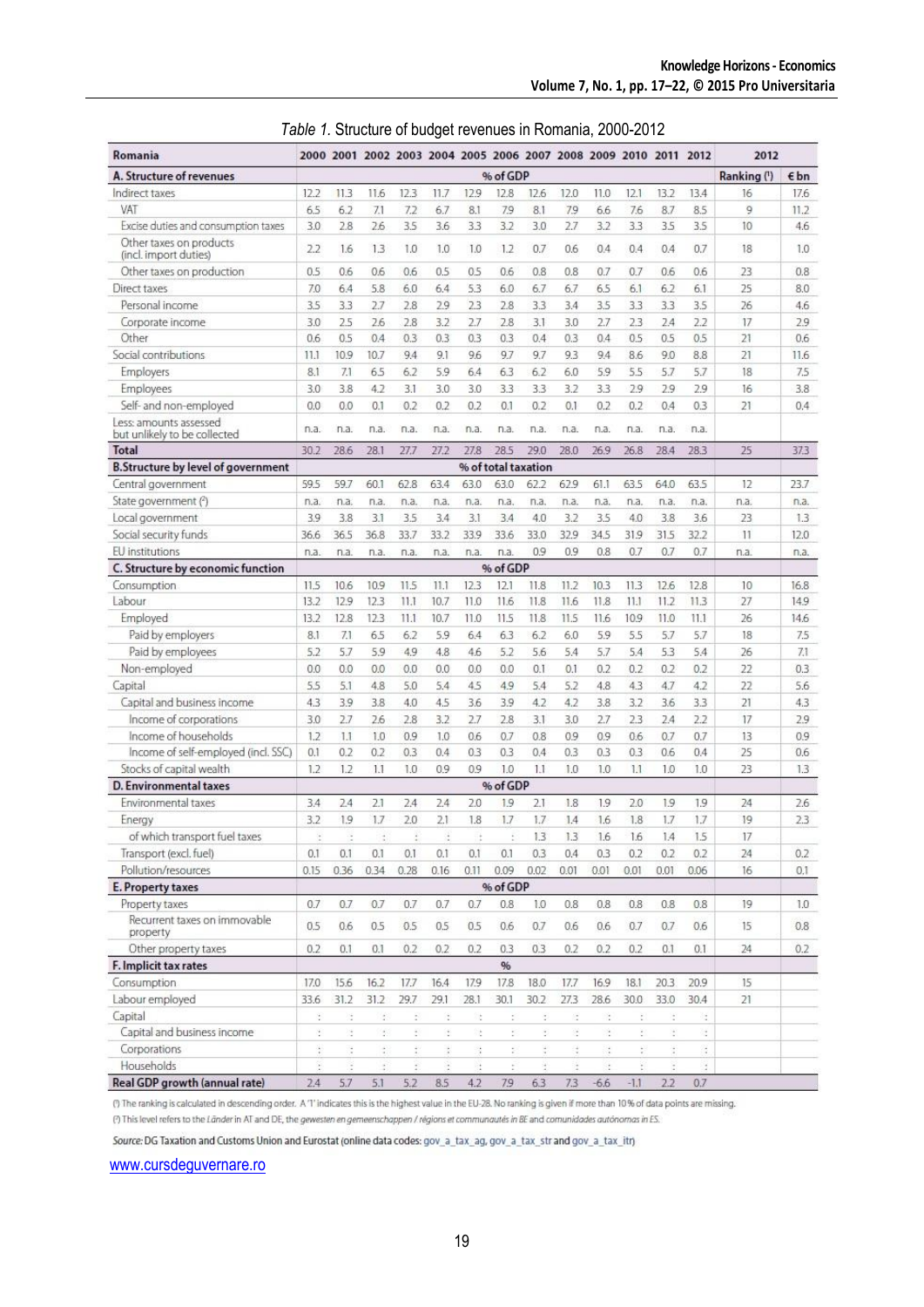

*Source:* Own authors contribution

### **5. Charging in Europe**

The tax burden in Europe ranges from less than 30% - in countries such as Romania, Bulgaria, Latvia and Ireland (28.7%), to over 40%: Denmark (48.1%), Belgium (45.4%), France (40.5%), Sweden (44.2%), Finland (44.1%), Italy (44%) and Austria (43.1%). Between 2011 and 2012, the share of taxes in GDP increased by more than one percentage point in Hungary (from 37.3% to 39.2%), Italy (42.2% to 44%), Greece (32, 4% to 33.7%), France (from 43.7% to 45%), Belgium (from 44.2% to 45.4%), and Luxembourg (from 38.2% to 39.3%) following the undertaking of efficiency measures of the degree of collection and evasion of eradication practices. There are countries where the collection rate fell amid job losses or fiscal easing to stimulate business: Portugal (from 33.2% to 32.4%), UK (35.8 % to 35.4%) and Slovakia (28.6% to 28.3%).

The largest share of tax revenues in Europe have had on labor taxes in most European countries, but Romania is not among them. In the EU 28, more than half of the tax revenues come from the work ones: 51%, followed by consumption taxes - 28.5% and taxes on capital - 20.8%. Most labor taxation is in Sweden - 58.6%, followed by the Netherlands - 57.5%, Austria - 57.4% and Germany - 56.6%. The lowest employment taxes apply in Bulgaria - with a share of 32.9%, Malta - 34.6%, Cyprus - 37.1% and the UK - 38.9%.

On the other hand, consumption taxes had the largest share of GDP in four European countries: Romania, Bulgaria, Croatia and Malta. In Bulgaria, the share of these taxes accounted for more than half of the revenues from taxes, 53.3%, in Croatia the ratio reached 49.1% and 45.1% in Romania. On the opposite side was Belgium, with a share of taxes on consumption to 23.7% of GDP, France and Italy - 24.7% of GDP. Clearly, taxes on capital had the lowest share of taxes and revenues collected only in Luxembourg, UK, Malta Cyprus they are above 25% and in Estonia Slovenia they are below 10%.

The need to improve taxation at EU level is required in order to create financing facilities for a number of programs with long-term impact on the community, through the Europe 2020 objectives, of the implementation of the principles of sustainable development of society.

The EU emphasizes the importance of pursuing fiscal consolidation in a growth friendly, differentiated manner. This characteristic was reflected in the taxrelated priorities of the EU: "tax should be designed to be more growth-friendly, for instance by shifting the tax burden away from labor on to tax based linked to consumption, property and combating pollution".4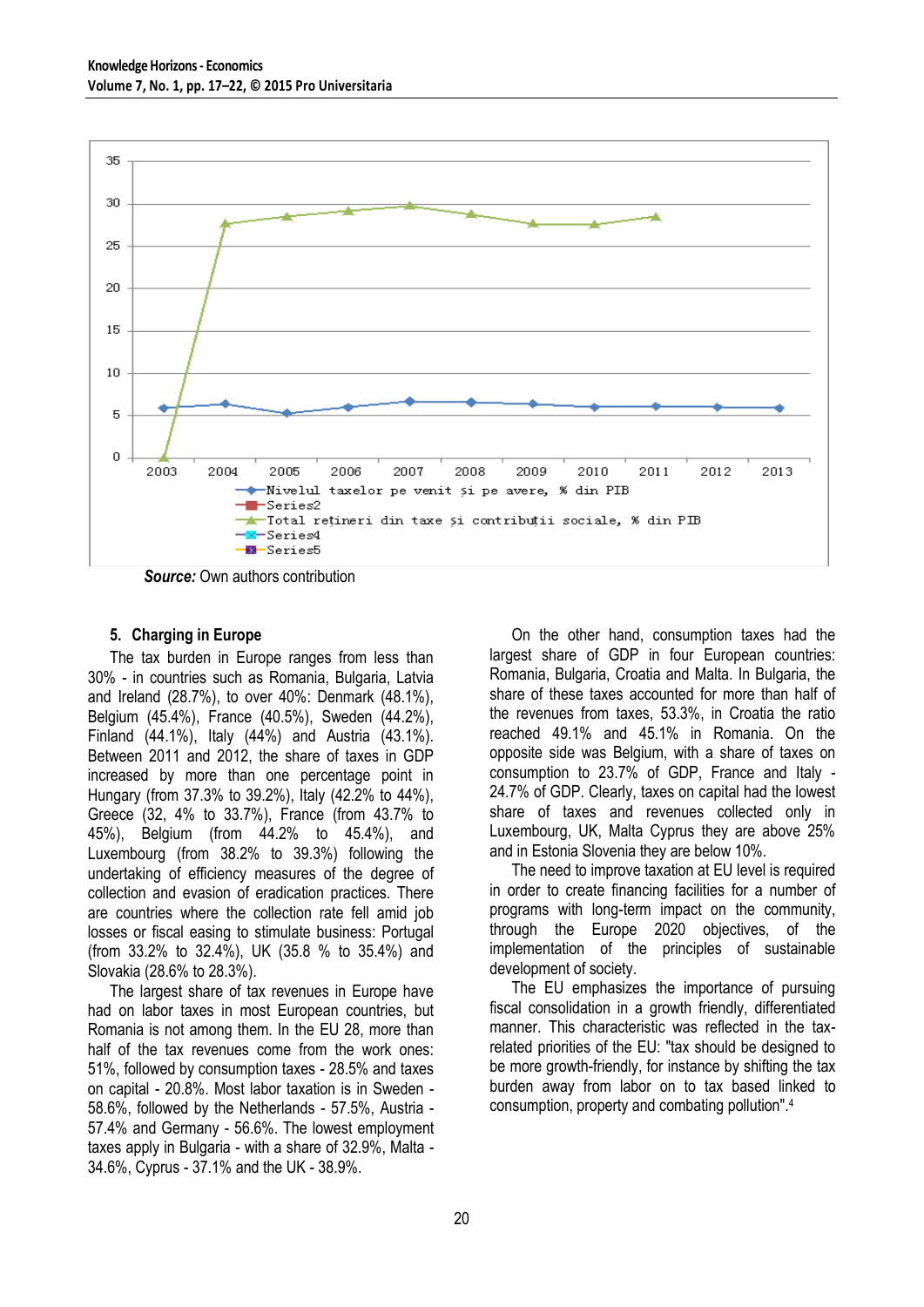|                       | Tax revenue,<br>% of GDP |      |      | Tax revenue by type of tax base as a % of total tax revenue*: |      |      |      |                    |      |         |      |      |  |
|-----------------------|--------------------------|------|------|---------------------------------------------------------------|------|------|------|--------------------|------|---------|------|------|--|
|                       |                          |      |      | Labour                                                        |      |      |      | <b>Consumption</b> |      | Capital |      |      |  |
|                       | 2002                     | 2011 | 2012 | 2002                                                          | 2011 | 2012 | 2002 | 2011               | 2012 | 2002    | 2011 | 2012 |  |
| EU28**                | 38.8                     | 38.8 | 39.4 | 50.8                                                          | 50.9 | 51.0 | 28.8 | 28.9               | 28.5 | 20.7    | 20.4 | 20.8 |  |
| <b>EA18**</b>         | 39.5                     | 39.5 | 40.4 | 53.0                                                          | 53.3 | 53.3 | 27.4 | 27.3               | 26.8 | 19.8    | 19.8 | 20.2 |  |
| <b>Belgium</b>        | 45.2                     | 44.2 | 45.4 | 54.9                                                          | 54.6 | 53.9 | 24.2 | 24.1               | 23.7 | 20.6    | 20.8 | 22.0 |  |
| <b>Bulgaria</b>       | 28.5                     | 27.3 | 27.9 | 41.8                                                          | 33.8 | 32.9 | 41.6 | 51.9               | 53.3 | 16.6    | 14.3 | 13.8 |  |
| <b>Czech Republic</b> | 34.6                     | 34.6 | 35.0 | 52.9                                                          | 51.9 | 51.7 | 27.9 | 32.9               | 33.4 | 19.3    | 15.2 | 14.9 |  |
| <b>Denmark</b>        | 47.9                     | 47.7 | 48.1 | 54.5                                                          | 51.3 | 51.0 | 33.0 | 31.5               | 31.0 | 12.8    | 17.6 | 18.4 |  |
| Germany               | 38.9                     | 38.5 | 39.1 | 60.7                                                          | 56.0 | 56.6 | 26.8 | 28.2               | 27.6 | 12.5    | 15.8 | 15.9 |  |
| <b>Estonia</b>        | 31.0                     | 32.3 | 32.5 | 54.5                                                          | 52.1 | 51.0 | 38.4 | 41.3               | 41.9 | 7.1     | 6.6  | 7.1  |  |
| <b>Ireland</b>        | 28.3                     | 28.2 | 28.7 | 35.3                                                          | 43.0 | 42.7 | 38.8 | 34.8               | 34.8 | 26.0    | 22.2 | 22.5 |  |
| Greece                | 33.7                     | 32.4 | 33.7 | 38.3                                                          | 36.5 | 41.9 | 36.7 | 38.6               | 36.3 | 25.0    | 25.0 | 21.8 |  |
| <b>Spain</b>          | 34.1                     | 31.8 | 32.5 | 48.1                                                          | 55.0 | 53.0 | 27.7 | 26.8               | 26.5 | 25.7    | 20.9 | 22.9 |  |
| <b>France</b>         | 43.3                     | 43.7 | 45.0 | 51.5                                                          | 52.3 | 52.3 | 26.2 | 25.2               | 24.7 | 22.9    | 23.2 | 23.6 |  |
| Croatia               | 37.9                     | 35.3 | 35.7 | 38.9                                                          | 41.4 | 40.7 | 50.5 | 47.3               | 49.1 | 10.7    | 11.3 | 10.3 |  |
| Italy                 | 40.5                     | 42.4 | 44.0 | 49.9                                                          | 52.0 | 51.1 | 26.1 | 25.3               | 24.7 | 23.9    | 22.7 | 24.2 |  |
| <b>Cyprus</b>         | 30.9                     | 35.3 | 35.3 | 32.5                                                          | 35.7 | 37.1 | 38.5 | 36.2               | 36.8 | 29.0    | 28.1 | 26.1 |  |
| Latvia                | 28.6                     | 27.6 | 27.9 | 51.7                                                          | 50.0 | 49.0 | 36.7 | 38.3               | 38.4 | 11.6    | 11.7 | 12.6 |  |
| Lithuania             | 29.1                     | 27.4 | 27.2 | 50.8                                                          | 46.4 | 46.5 | 40.1 | 41.1               | 39.8 | 9.7     | 12.7 | 13.9 |  |
| Luxembourg            | 39.3                     | 38.2 | 39.3 | 38.5                                                          | 44.2 | 44.3 | 27.3 | 27.8               | 28.1 | 34.2    | 28.0 | 27.5 |  |
| Hungary               | 38.0                     | 37.3 | 39.2 | 50.3                                                          | 47.3 | 46.4 | 37.0 | 39.1               | 40.0 | 12.6    | 13.6 | 13.5 |  |
| Malta                 | 30.0                     | 33.0 | 33.6 | 36.9                                                          | 33.5 | 34.6 | 39.3 | 40.2               | 38.8 | 23.8    | 26.3 | 26.6 |  |
| <b>Netherlands</b>    | 37.7                     | 38.6 | 39.0 | 49.7                                                          | 56.3 | 57.5 | 30.2 | 28.8               | 28.3 | 20.1    | 14.9 | 14.2 |  |
| <b>Austria</b>        | 43.6                     | 42.2 | 43.1 | 55.2                                                          | 56.7 | 57.4 | 28.5 | 27.9               | 27.6 | 16.5    | 15.6 | 15.2 |  |
| Poland                | 32.7                     | 32.3 | 32.5 | 41.1                                                          | 38.4 | 40.4 | 36.3 | 39.1               | 36.3 | 23.7    | 22.9 | 23.7 |  |
| Portugal              | 31.4                     | 33.2 | 32.4 | 37.7                                                          | 41.7 | 41.4 | 38.1 | 36.6               | 37.4 | 24.2    | 21.6 | 21.1 |  |
| Romania               | 28.1                     | 28.4 | 28.3 | 43.9                                                          | 39.3 | 40.0 | 38.9 | 44.2               | 45.1 | 17.2    | 16.4 | 15.0 |  |
| <b>Slovenia</b>       | 37.8                     | 37.2 | 37.6 | 54.3                                                          | 52.2 | 52.5 | 36.1 | 37.3               | 37.9 | 9.7     | 10.6 | 9.8  |  |
| Slovakia              | 33.0                     | 28.6 | 28.3 | 45.8                                                          | 44.1 | 45.4 | 32.7 | 36.2               | 33.4 | 21.4    | 19.7 | 21.2 |  |
| <b>Finland</b>        | 44.7                     | 43.7 | 44.1 | 52.2                                                          | 52.3 | 53.2 | 29.9 | 32.3               | 32.4 | 17.9    | 15.4 | 14.3 |  |
| <b>Sweden</b>         | 47.5                     | 44.4 | 44.2 | 62.5                                                          | 57.5 | 58.6 | 26.7 | 28.9               | 28.4 | 10.8    | 13.7 | 13.0 |  |
| <b>United Kingdom</b> | 34.8                     | 35.8 | 35.4 | 38.6                                                          | 39.1 | 38.9 | 33.0 | 33.2               | 33.8 | 28.4    | 27.7 | 27.4 |  |
| <b>Iceland</b>        | 35.2                     | 35.9 | 36.8 |                                                               |      |      | 37.6 | 34.6               | 35.0 |         |      |      |  |
| <b>Norway</b>         | 43.1                     | 42.7 | 42.2 | 43.2                                                          | 40.7 | 41.5 | 29.7 | 25.8               | 25.7 | 27.1    | 33.5 | 32.8 |  |

#### *Table 2.* Taxes on income in the EU-28

**Tax revenue** 

Shares may be more than 100% for Member States, where a recording of amounts assessed but not collected is chosen to approximate accrual. Please refer additionally to methodological notes in Annex B of the Taxation trends publication.

EU28 and EA18 aggregates are calculated as GDP-weighted averages of the Member States. Data not available

[www.cursdeguvernare.ro](http://www.cursdeguvernare.ro/)

# **6. Conclusion**

Shaping the image of this painting leads to the identification of an adjustment in the EU-28 in terms of budget revenues, labor productivity, efficiency and economic competitiveness. Thus, as the system-level economic activities are onerous legal, the economic act surface, the level of budget revenues are higher, both in terms of direct taxation and indirect taxation, with an advance of direct taxation on the indirect one. This element leads to enforcement of a fiscal discipline as a measure to boost economic acts, on the one hand, and to improve the process of redistribution of revenues, as a measure of socially action to minimize societal gaps.Therefore, fiscal policy plays an important role in ensuring societal balance, both by obtaining a

consensus among the economic environment, the manufacturer of income, and state, as a distributor of revenue and in the efficiency of the maximizing utility function of public goods provided by the state in its entirety and financed or supported by money from direct and indirect taxation.

# **References**

Dinga Emil, 2008, *Consideraţii teoretice privind evaziunea fiscală vs frauda fiscală* in Studii Financiare - Abordări teoretice și modelare, [ftp://ftp.repec.org/opt/ReDIF/RePEc/vls/vls\\_pdf/vol12i4](ftp://ftp.repec.org/opt/ReDIF/RePEc/vls/vls_pdf/vol12i4p20-50.pdf) [p20-50.pdf](ftp://ftp.repec.org/opt/ReDIF/RePEc/vls/vls_pdf/vol12i4p20-50.pdf)